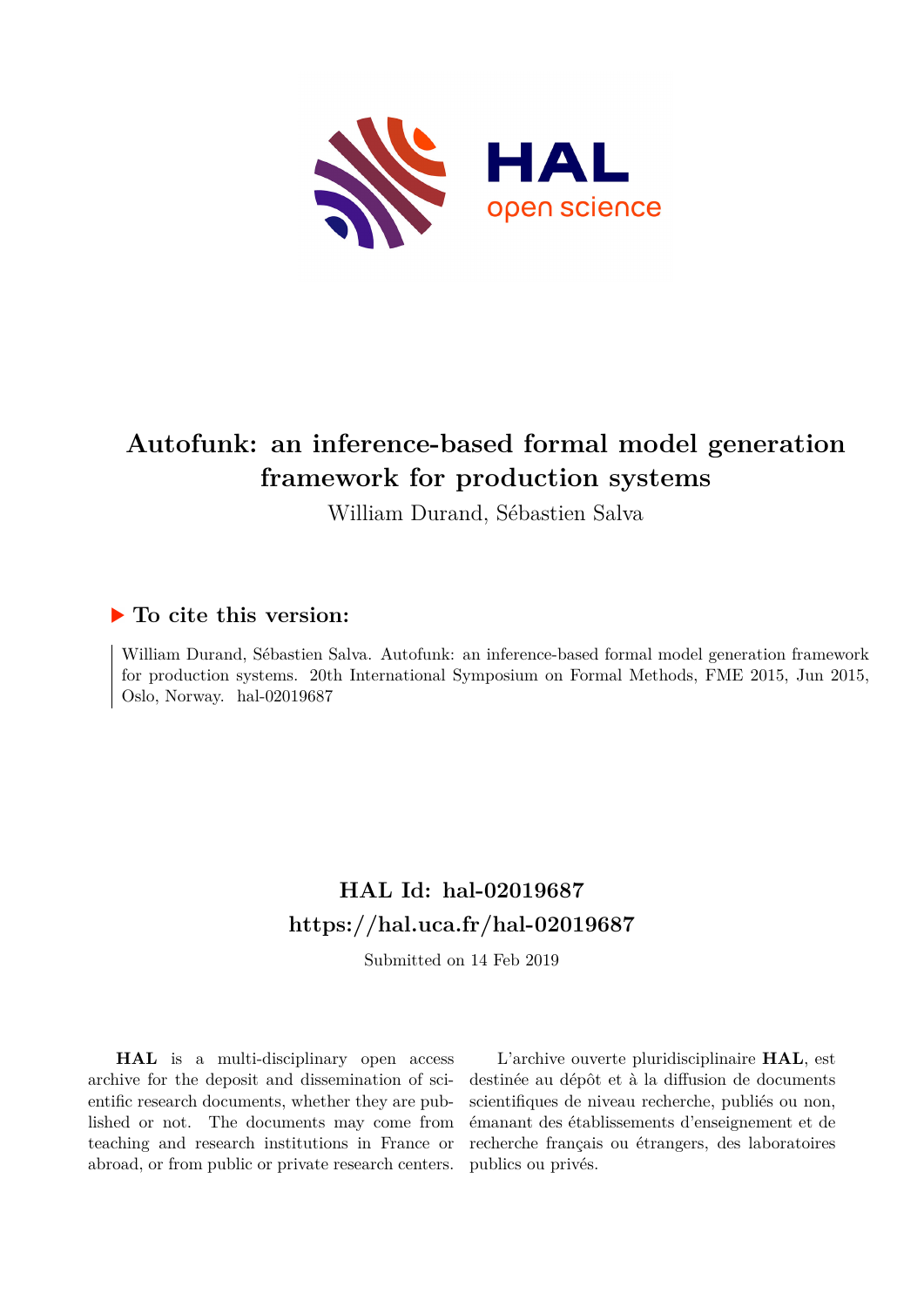## Autofunk: an inference-based formal model generation framework for production systems.

William Durand<sup>1</sup> and Sébastien Salva<sup>2</sup>

<sup>1</sup> Michelin, France - william.durand@fr.michelin.com <sup>2</sup> Auvergne University, France - sebastien.salva@udamail.fr

Abstract. In this paper, we present Autofunk, a fast and scalable framework designed at Michelin to automatically build formal models (Symbolic Transition Systems) based on production messages gathered from production systems themselves. Our approach combines model-driven engineering with rule-based expert systems and human knowledge.

Keywords: Model inference, symbolic transition system, expert system, production system, regression testing

## 1 Introduction

Michelin is a worldwide tire manufacturer which designs all its factories, production systems, and software by itself. Like many other industrial companies, Michelin follows the Computer Integrated Manufacturing approach, using computers and software to control the entire manufacturing process. Michelin Level 2 applications are often deployed for 20 years, and are very important for its business. Maintaining these software is inevitable, but due to their importance, this is risky. That is why Michelin puts a lot of efforts in documenting how these applications behave. Unfortunately, keeping such knowledge up to date is difficult, and it often implies under-specified or not documented legacy systems that no one wants to maintain because of lack of understanding.

In this paper, we focus on this problem for legacy systems in an industrial context. Model inference is a recent research field that addresses this issue. Models are here built from execution traces (i.e. sequences of observed actions of an application). Several approaches have been proposed for different types of systems, usually GUI applications [4, 5, 3]. However, our experience shows that these approaches are not tailored to support running production systems that are complex and distributed over several devices. From the literature, we deduced the following key observations:

- Model inference approaches learn approximate models capturing the behaviours of a system and more. In our context, we want exact models that could be used for regression test case generation,
- Some approaches perform active testing on the systems to learn models. Applying active testing on running systems is not possible since these must not be disrupted,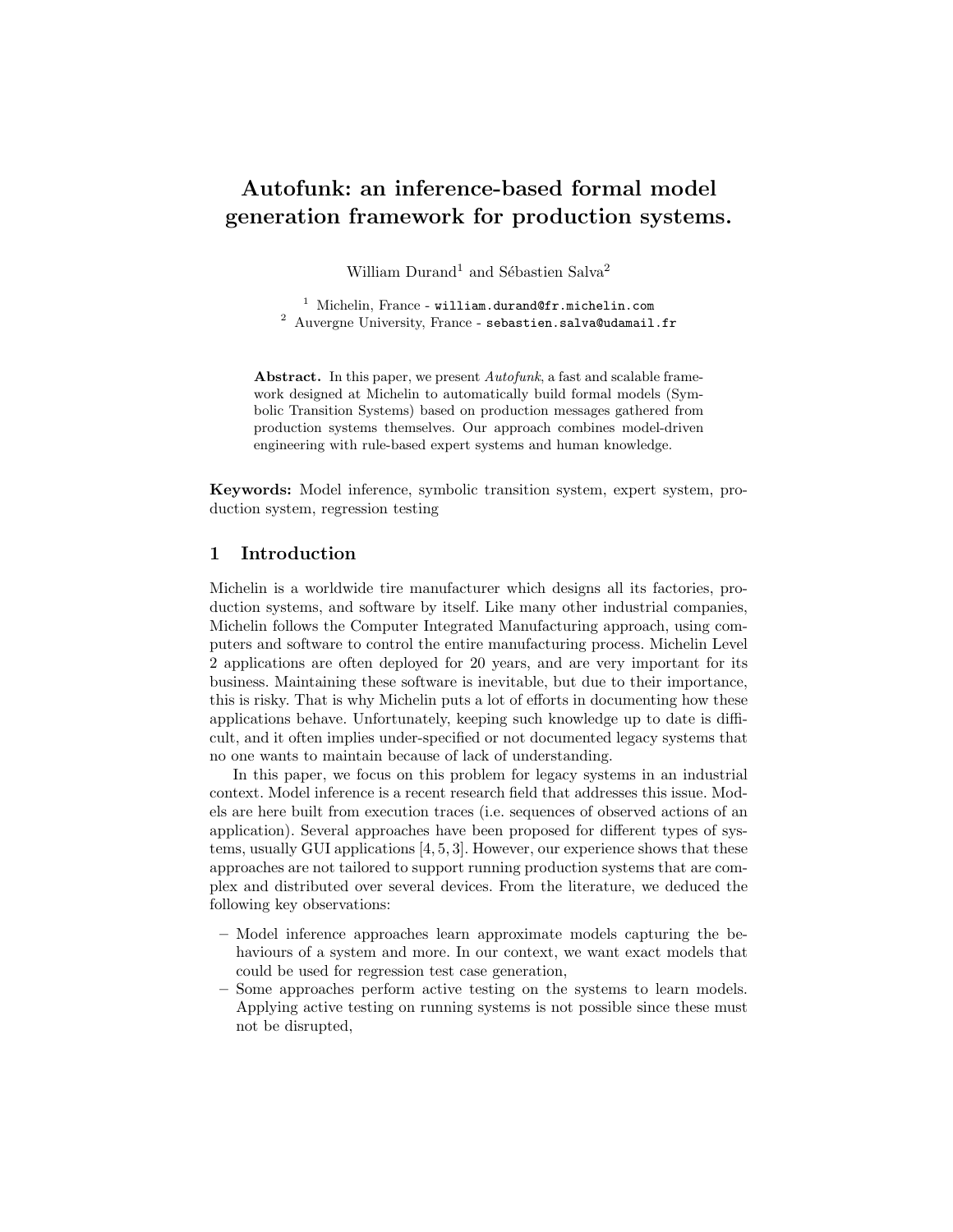– Production systems exchange thousands and thousands of messages a day. Most of the model inference approaches cannot take such a huge amount of information to build models.

That is why we have developed Autofunk, our fast and scalable framework to infer both exact and formal models from production messages, using expert systems and inference rules to emulate human knowledge, and transition systems to embrace formal tools.

#### Production messages Parse input data ₹ **Building first** Construct sequences<br>6 of transitions models Filter input data to<br>remove noise  $\delta$ Collecting traces ▼ Sort input data to create a trace set Identify similar<br>sequences of actions **STS** Traces (Sua) ₹ Reduction Aggregate branches<br>and create matrix Detect entry<br>and exit points  $R(\delta i)$ ∓ Segmenting<br>and filtering<br>the initial<br>trace set Create trace subsets Testing Generate test cases ₹ Remove repetitive<br>valued action<br>sequences Test cases **ST**

## 2 Framework

Fig. 1: Autofunk's architecture

Figure 1 depicts the architecture of our framework. It contains five modules (in grey in the figure), the first four modules aim at building models and the last one (which will not be described in the paper) is used to generate test cases. Autofunk is developed in Java and relies on  $D \n{rools}$ <sup>3</sup>, a powerful Java rule-based expert system engine which supports knowledge bases with facts given as Java objects.

We consider Symbolic Transition Systems (STS) [2] as models for representing production system behaviours. STSs are state machines incorporating actions, labelled on transitions, that show what can be observed on a system. In addition, actions are tied to an explicit notion of data.

 $\frac{3 \text{ http://www.drools.org/}}{3}$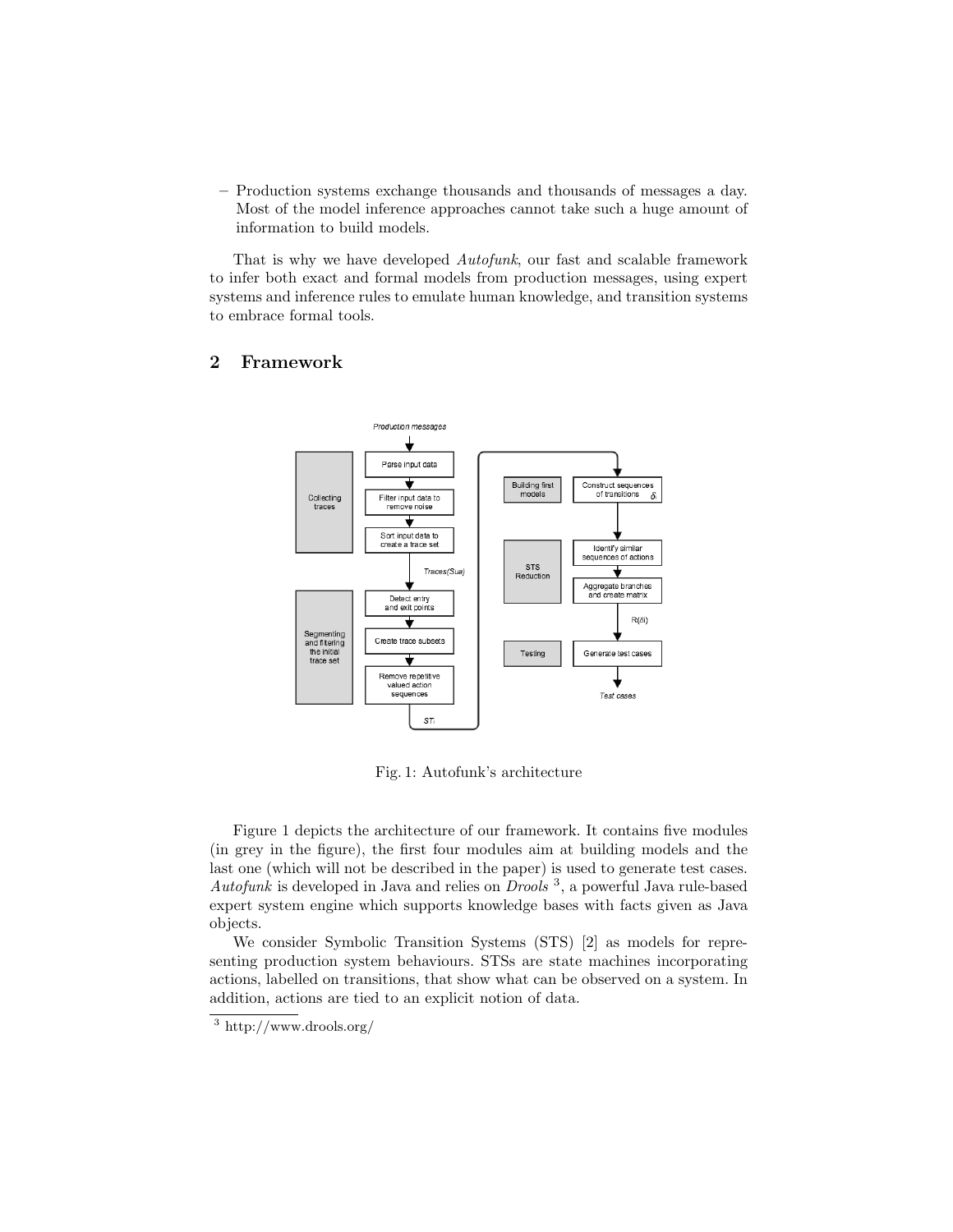#### 2.1 Production messages and traces

Autofunk takes production messages as input from a (running) system under analysis Sua. A production message can be either a stimulus or a response, owns a timestamp defined by a global clock, and contains variable data. These messages are formatted no matter their initial source (e.g. a logging system in our case), so that it is possible to use messages from different providers. We call valued actions the resulting set of messages.

Some of these actions are not part of the functioning of the system (logging information for instance), and thus must be removed. Filtering is achieved by Drools expert system and a few inference rules given by a domain expert. The remaining actions are sorted to produce an initial set of traces denoted  $Traces(Sua)$ .

### 2.2 Trace segmentation and STSs

We define a complete trace as a trace containing all actions expressing the path taken by a product in a production system, from one of its entry points to one of its exit points. In the trace set  $Trace(Sua)$ , we do not want to keep incomplete traces. Autofunk performs a statistical analysis on  $Traces(Sua)$  and computes two ratios for the first and last valued actions of every trace in order to automatically find the entry and exit points of Sua.

 $Trace(Sua)$  is then split into subsets  $ST_i$ , one for each entry point of  $Sua$ . Every trace set  $ST_i$  will give birth to one model, describing all possible behaviours starting from its corresponding entry point. Here we obtain the set  $ST = \{ST_1, ..., ST_N\}$  such that each  $ST_i \subseteq Traces(Sua)$ .

Given a subset  $ST_i$  in  $ST$ , a first STS denoted S is built by relying on the LTS semantics [2] transformation applied in a backward manner. This model has a tree structure and its traces are equivalent to those of  $ST_i$ .

### 2.3 STS reduction

The previous model S is often too large, and thus cannot be beneficial as is. Using such a model for testing purpose would lead to too many test cases for instance. That is why *Autofunk* performs a reduction step, aiming at diminishing the first model into a second one, denoted  $R(S)$  that will be more usable.

Most of the existing approaches propose two solutions. Models can directly be inferred with high levels of abstraction but it implies not exact models. The second solution is to apply a minimisation technique [1] which guarantees trace equivalence, but it is costly and highly time consuming on large models. As a result, we chose a simpler approach which consists in combining branches that have the same sequences of actions so that we still obtain a model having a tree structure. Autofunk generates a signature for each branch b, i.e. a hash (SHA1) algorithm) of the concatenation of the signatures of the actions of b. This gives good results in terms of STS reduction and requires low processing time, even with millions of actions.